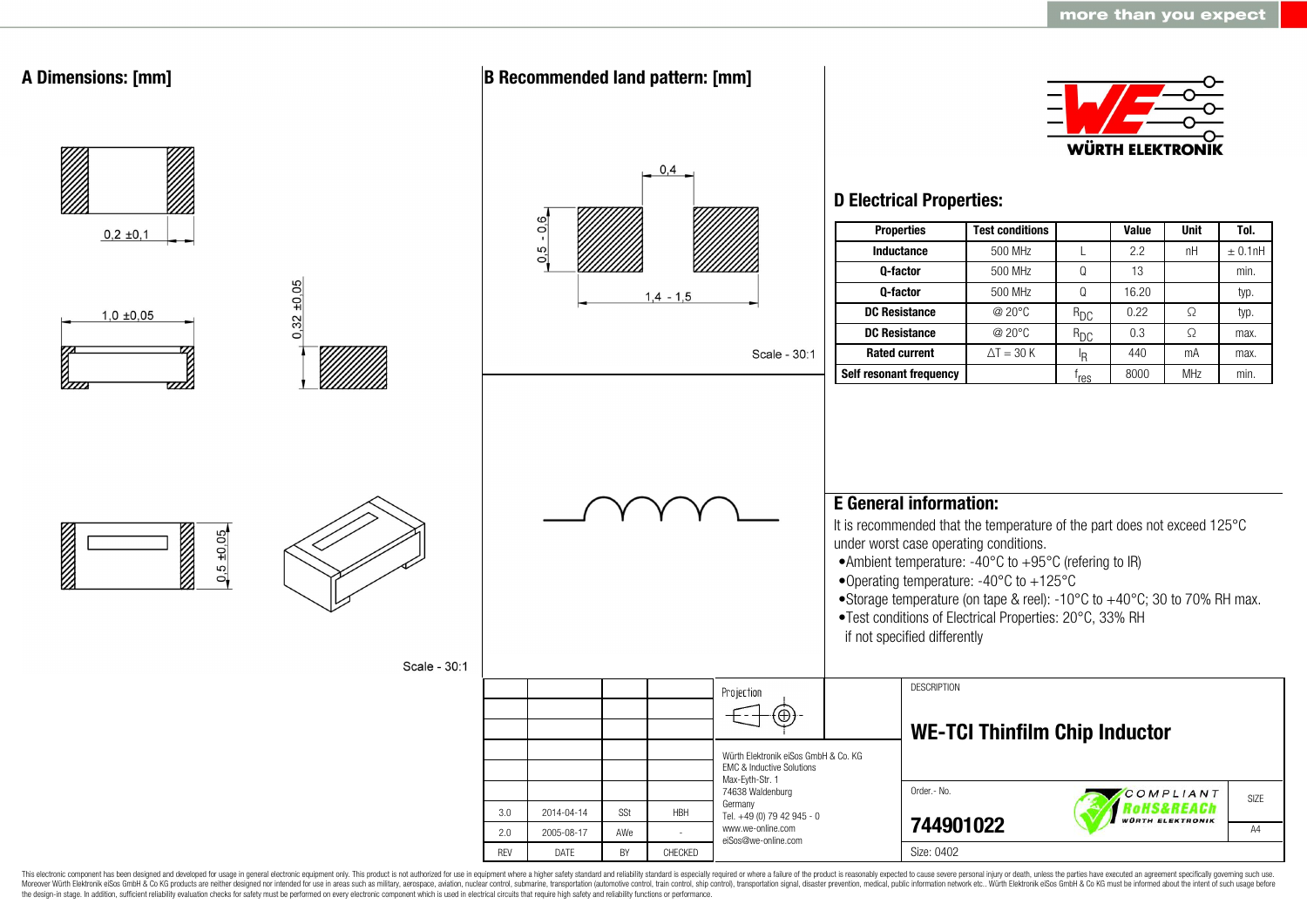



## **F3 Typical Q-factor vs. Frequency Characteristics: F2 Typical Inductance vs. Frequency Characteristics:**



**Frequency [GHz]** 



This electronic component has been designed and developed for usage in general electronic equipment only. This product is not authorized for use in equipment where a higher safety standard and reliability standard and reli Moreover Würth Elektronik eiSos GmbH & Co KG products are neither designed nor intended for use in areas such as military, aerospace, aviation, nuclear control, submarine, transportation (automotive control), stain control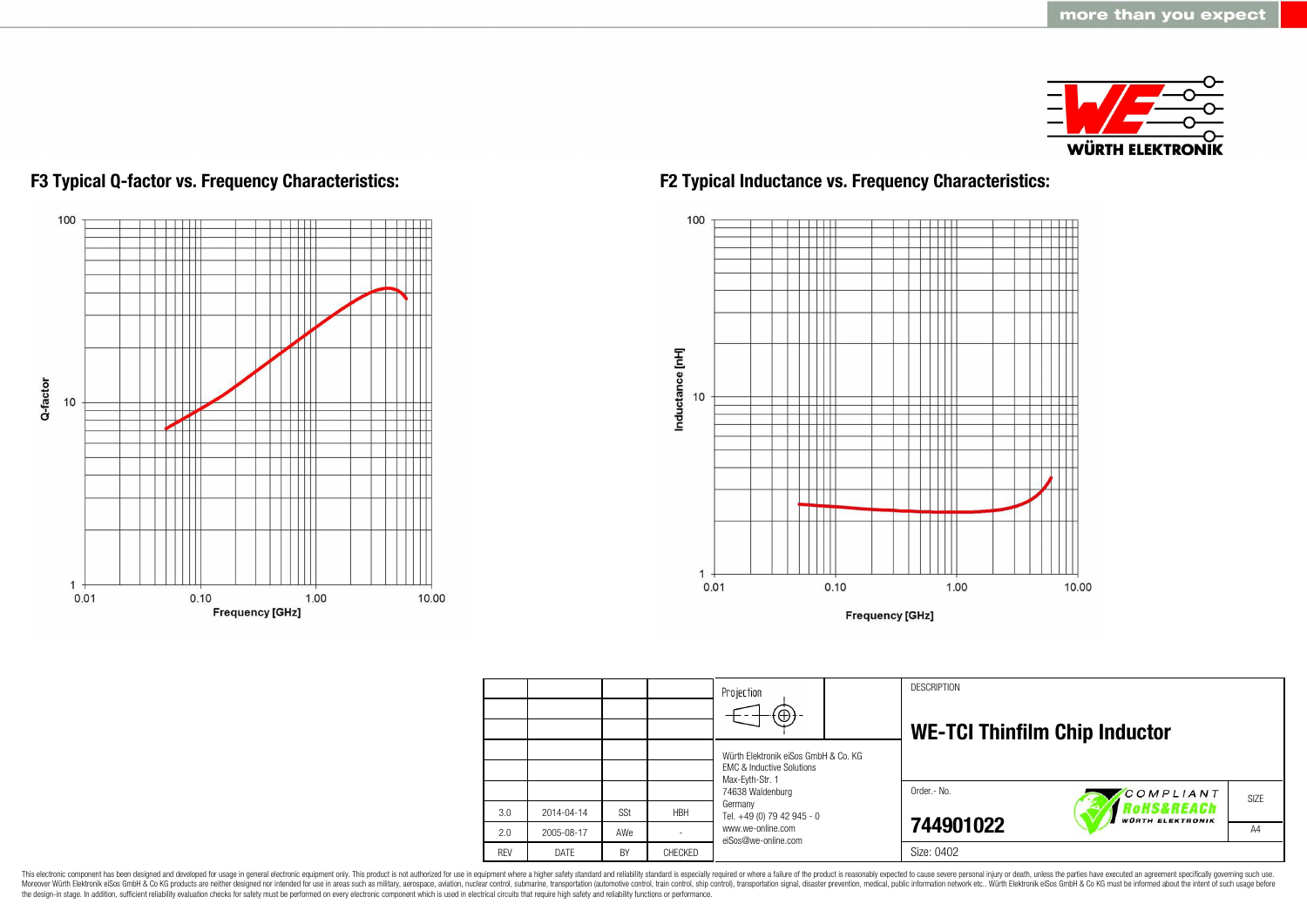## **H Soldering Specifications:**





# **H1: Classification Reflow Profile for SMT components: H2: Classification Reflow Profiles**

| <b>Profile Feature</b>                                                                                                                        | <b>Pb-Free Assembly</b>                             |  |  |
|-----------------------------------------------------------------------------------------------------------------------------------------------|-----------------------------------------------------|--|--|
| Preheat<br>- Temperature Min (T <sub>smin</sub> )<br>- Temperature Max (T <sub>Smax</sub> )<br>- Time $(t_s)$ from $(T_{smin}$ to $T_{smax})$ | $150^{\circ}$ C<br>$200\degree$ C<br>60-120 seconds |  |  |
| Ramp-up rate $(T_1$ to $T_p$ )                                                                                                                | 3°C/ second max.                                    |  |  |
| Liquidous temperature $(T1)$<br>Time $(t_1)$ maintained above $T_1$                                                                           | $217^{\circ}$ C<br>60-150 seconds                   |  |  |
| Peak package body temperature $(T_p)$                                                                                                         | See Table H <sub>3</sub>                            |  |  |
| Time within 5°C of actual peak temperature $(t_n)$                                                                                            | 20-30 seconds                                       |  |  |
| Ramp-down rate ( $T_P$ to $T_I$ )                                                                                                             | 6°C/ second max.                                    |  |  |
| Time 25°C to peak temperature                                                                                                                 | 8 minutes max.                                      |  |  |

refer to IPC/JEDEC J-STD-020D

## **H3: Package Classification Reflow Temperature**

|                         | <b>Package Thickness</b> | Volume mm <sup>3</sup><br>$350$ | Volume mm <sup>3</sup><br>$350 - 2000$ | Volume mm <sup>3</sup><br>>2000 |
|-------------------------|--------------------------|---------------------------------|----------------------------------------|---------------------------------|
| <b>PB-Free Assembly</b> | $< 1.6$ mm               | $260^{\circ}$ C                 | $260^{\circ}$ C                        | $260^{\circ}$ C                 |
| <b>PB-Free Assembly</b> | $1.6 - 2.5$ mm           | $260^{\circ}$ C                 | $250^{\circ}$ C                        | $245^{\circ}$ C                 |
| <b>PB-Free Assembly</b> | $\geq$ 2.5 mm            | $250^{\circ}$ C                 | $245^{\circ}$ C                        | $245^{\circ}$ C                 |

refer to IPC/JEDEC J-STD-020D



This electronic component has been designed and developed for usage in general electronic equipment only. This product is not authorized for use in equipment where a higher safety standard and reliability standard is espec Moreover Würth Elektronik eiSos GmbH & Co KG products are neither designed nor intended for use in areas such as military, aerospace, aviation, nuclear control, submarine, transportation (automotive control, ship control), the design-in stage. In addition, sufficient reliability evaluation checks for safety must be performed on every electronic component which is used in electrical circuits that require high safety and reliability functions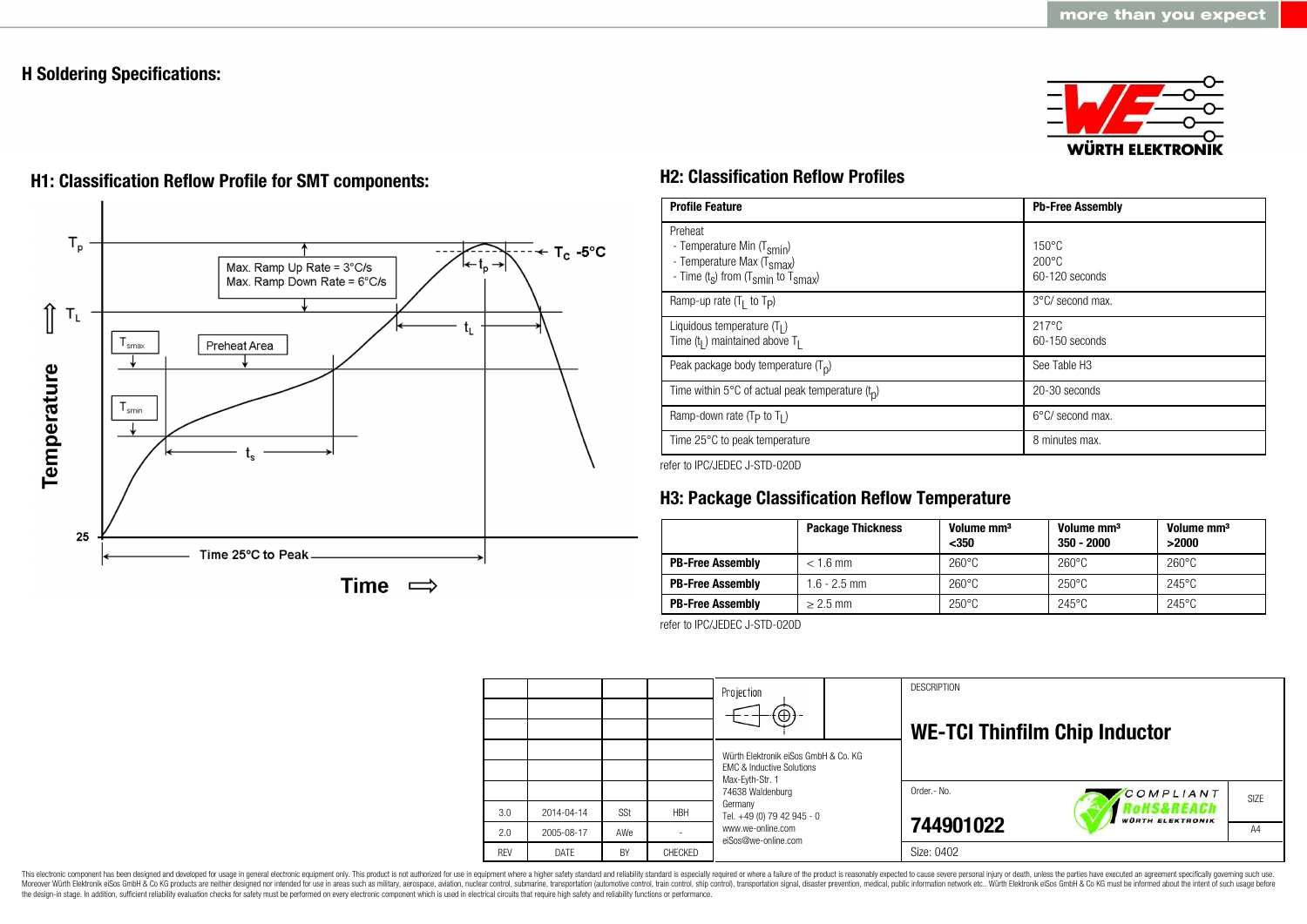## **I Cautions and Warnings:**

## **The following conditions apply to all goods within the product series of WE-TCI of Würth Elektronik eiSos GmbH & Co. KG:**

## **General:**

All recommendations according to the general technical specifications of the data sheet have to be complied with.

The usage and operation of the product within ambient conditions, which probably alloy or harm the wire isolation, has to be avoided.

If the product is potted in customer applications, the potting material might shrink during and after hardening. The product is exposed to the pressure of the potting material with the effect that the core, wire and termination is possibly damaged by this pressure and so the electrical as well as the mechanical characteristics are endangered to be affected. After the potting material is cured, the core, wire and termination of the product have to be checked if any reduced electrical or mechanical functions or destructions have occurred.

The responsibility for the applicability of customer specific products and use in a particular customer design is always within the authority of the customer. All technical specifications for standard products do also apply to customer specific products.

Cleaning agents that are used to clean the customer application might damage or change the characteristics of the component, body, pins or termination.

Direct mechanical impact to the product shall be prevented as the core material could flake or in the worst case it could break.

### **Product specific:**

Follow all instructions mentioned in the data sheet, especially:

- •The soldering profile has to be complied with according to the technical reflow soldering specification, otherwise this will void the warranty.
- •All products shall be used before the end of the period of 12 months based on the product date code, if not a 100% solderability can´t be ensured.
- •Violation of the technical product specifications such as exceeding the nominal rated current will void the warranty.

The general and product specific cautions comply with the state of the scientific and technical knowledge and are believed to be accurate and reliable; however, no responsibility is assumed for inaccuracies or incompleteness.



|            |            |            |            | Projection<br>$\Theta$                                                                          |  | <b>DESCRIPTION</b><br><b>WE-TCI Thinfilm Chip Inductor</b> |                                       |      |
|------------|------------|------------|------------|-------------------------------------------------------------------------------------------------|--|------------------------------------------------------------|---------------------------------------|------|
|            |            |            |            | Würth Elektronik eiSos GmbH & Co. KG<br><b>FMC &amp; Inductive Solutions</b><br>Max-Eyth-Str. 1 |  |                                                            |                                       |      |
|            |            |            |            | 74638 Waldenburg                                                                                |  | Order.- No.                                                | COMPLIANT                             | SIZE |
| 3.0        | 2014-04-14 | <b>SSt</b> | <b>HBH</b> | Germany<br>Tel. +49 (0) 79 42 945 - 0                                                           |  |                                                            | RoHS&REACh<br><b>WÜRTH ELEKTRONIK</b> |      |
| 2.0        | 2005-08-17 | AWe        |            | www.we-online.com<br>eiSos@we-online.com                                                        |  | 744901022                                                  |                                       | A4   |
| <b>REV</b> | DATE       | BY         | CHECKED    |                                                                                                 |  | Size: 0402                                                 |                                       |      |

This electronic component has been designed and developed for usage in general electronic equipment only. This product is not authorized for use in equipment where a higher safety standard and reliability standard is espec Moreover Würth Elektronik eiSos GmbH & Co KG products are neither designed nor intended for use in areas such as military, aerospace, aviation, nuclear control, submarine, transportation (automotive control), tain control) the design-in stage. In addition, sufficient reliability evaluation checks for safety must be performed on every electronic component which is used in electrical circuits that require high safety and reliability functions